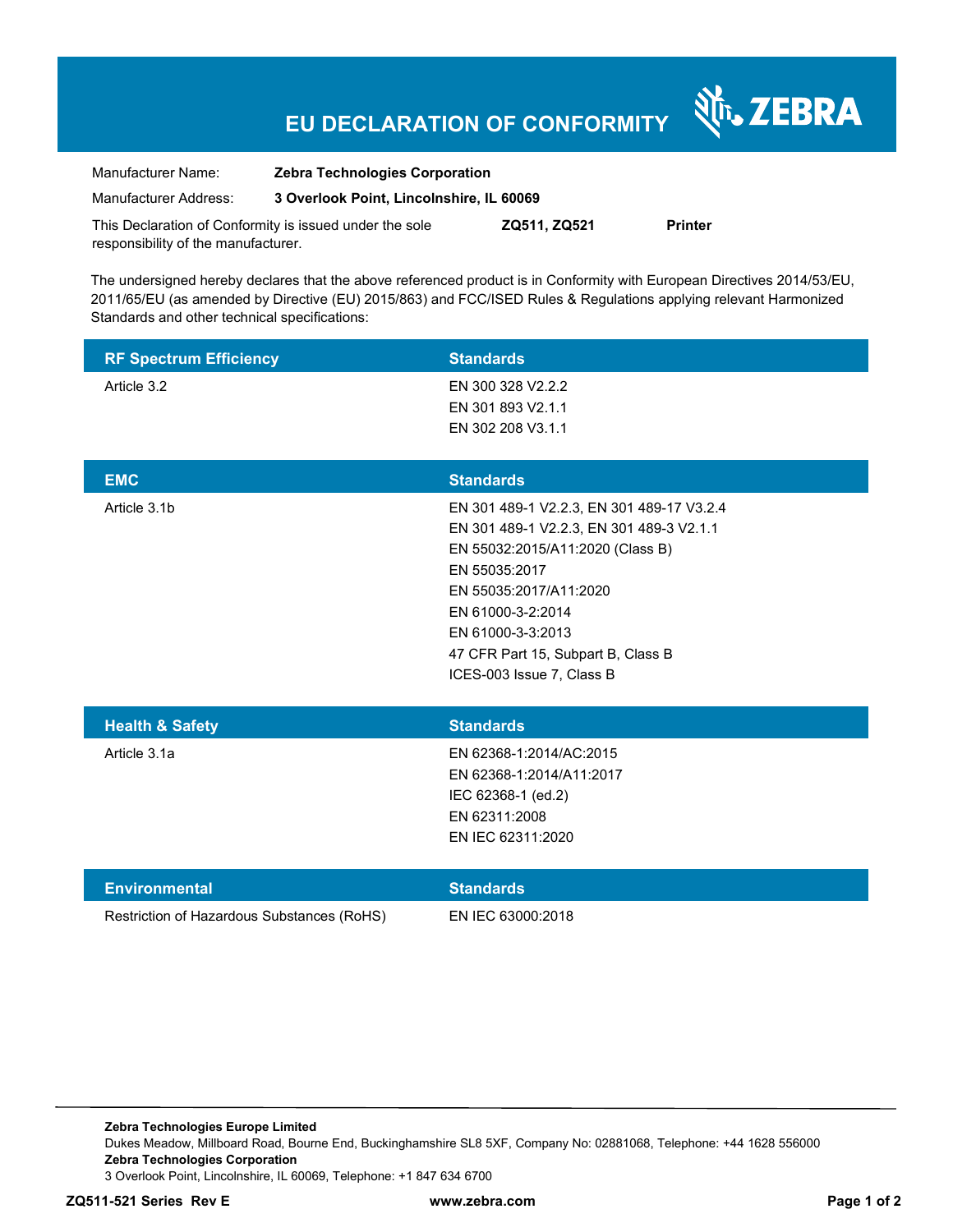### **EU DECLARATION OF CONFORMITY**

With regard to Directive 2014/53/EU, the conformity assessment procedure referred to in Article 17.2(a) and detailed in Annex II has been followed.

US company representative for FCC Supplier's Declaration of Conformity (47 CFR Part 2.1071 to 2.1077) is Jay Cadiz and can be reached at jcadiz@zebra.com.

**Signed on behalf of Zebra Technologies Corporation** 

*\_\_\_\_\_\_\_\_\_\_\_\_\_\_\_\_\_\_\_\_\_\_\_\_\_\_\_\_\_\_\_\_\_\_\_\_\_\_\_\_\_\_*

y Cady

Jay Cadiz Rev: E Manager, Compliance Engineering Place: Lincolnshire

*(Authorized Corporate Signature)* Date of Affixing the CE Mark: 1 January 2018 Date: 7 December 2021

र्शे<sub>ं</sub> ZEBRA

**Zebra Technologies Europe Limited**  Dukes Meadow, Millboard Road, Bourne End, Buckinghamshire SL8 5XF, Company No: 02881068, Telephone: +44 1628 556000 **Zebra Technologies Corporation**  3 Overlook Point, Lincolnshire, IL 60069, Telephone: +1 847 634 6700